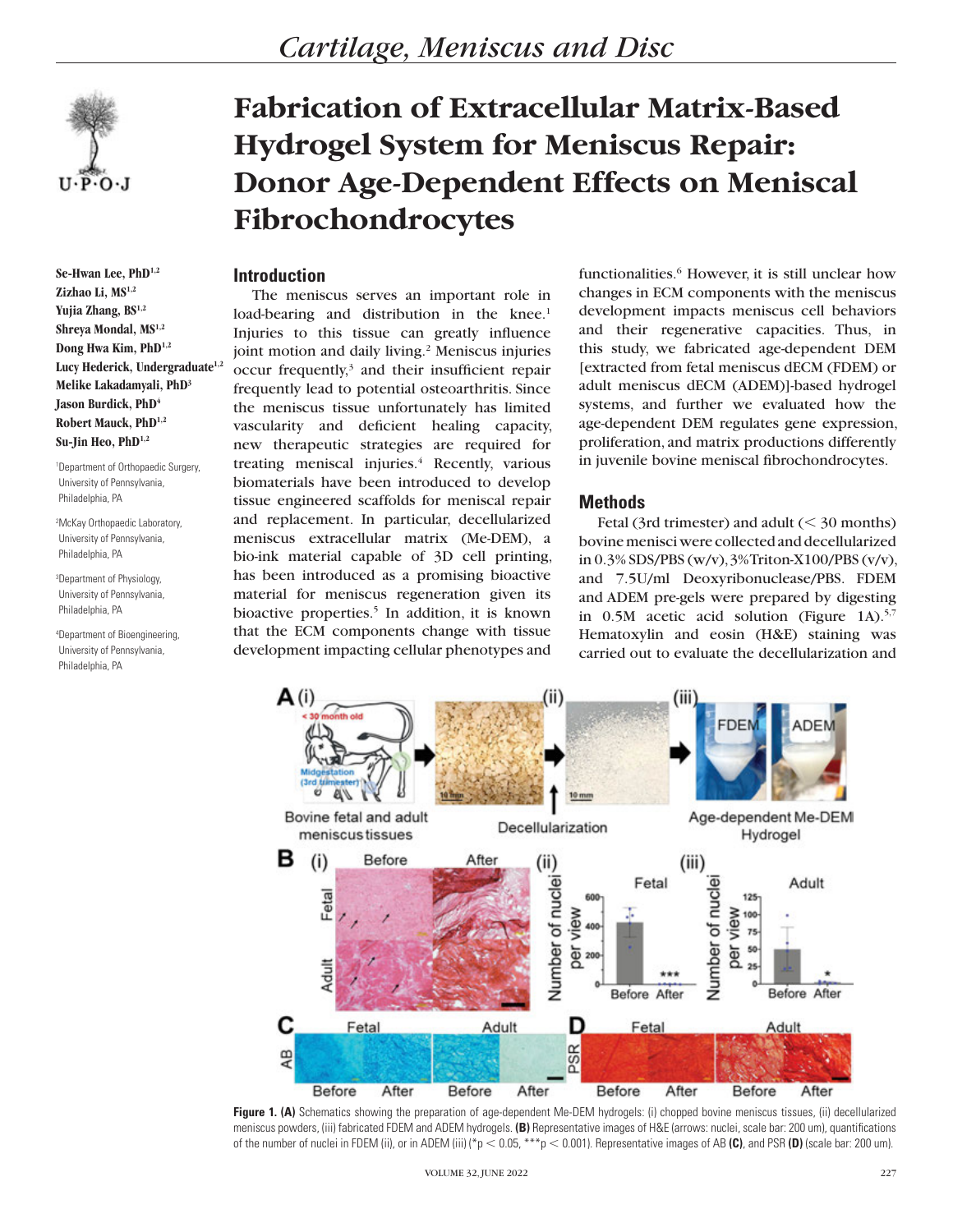meniscus extracellular matrix preservation. The number of nuclei present on the H&E images was counted. Alcian Blue (AB) and Picrocirius red (PSR) staining were performed to confirm the glycosaminoglycan and collagen preservation respectively. The FDEM and ADEM were cross-linked under 37°C for 30 minutes. To prepare the conditioned media, 3.3% DEM [FDEM, ADEM, or FDEM+FEDM (50:50) dissolved in fresh chemically defined (CM) media (v/v)] was incubated under 37°C for 5 days.8 Juvenile bovine meniscal fibrochondrocytes (MFC, P2) were seeded and cultured on tissue culture plates in basal growth media for 24 hours and the media were replaced with CM media (Ctrl), chondrogenic media CM containing TGF-b3, or the donor age-dependent (FDEM or ADEM) conditioned media (Figure 2A). Cells stained by Phalloidin were imaged at day 3, and the cell areas were quantified by ImageJ. Super-resolution STORM imaging (using ONI) and analysis of histone-H2B (H2B) organization were carried out to determine nano-scale chromatin organization at day 1.<sup>8</sup> Gene expression level of Collagen type-I (Col-I), Aggrecan (ACAN), and ADMST in the MFCs at day 5 were determined using RT-PCR. A short-term MTT assay was performed at day 5 to assess cell proliferation. In addition, at day 5, the PSR staining and 5-(4,6-dichlorotriazinyl) aminofluorescein (DTAF) staining were performed to determine protein expression from the cells.

#### **Results**

The loss of nuclei in the FDEM or ADEM tissues after the decellularization was confirmed by H&E staining (Figure 1B). While no change in GAG contents in the FDEM after the decellularization was observed, the process decreased the GAG contents in the ADEM (Figure 1C). PSR confirmed that collagen was preserved in both groups (Figure 1D) after the decellularization. When the MFCs were cultured in the conditioned media (FDEM or ADEM), increases in cell areas were observed in all DEM-based conditioned media conditions (Figure 2B). Interestingly, changes in the nano-scale chromatin condensation status and gene expression in MFCs were dependent on the media conditions. Compared to the Ctrl media condition, the treatment of TGF- $\beta$ 3 (10.9%), or FDEM (2.3%) increased the chromatin condensation status, while the treatment of ADEM significantly decreased chromatin condensation (by 7.7%) in MFCs (Figure 2C). In addition, the treatments of DEM enhanced the Col-1 expression in MFCs with a significant increase in the FDEM condition, while the media condition decreased the ACAN expression (Figure 2D). Interestingly, the changes in gene expression with the  $TGF- $\beta$ 3$ treatment significantly opposite to those with the DEM treatments (Figure 2E). The expression level of ADMST (which is a marker of ECM remodeling) in the FDEM group was higher than that in the ADEM or the FADEM group (Figure 2E). Finally, the cell proliferation levels were significantly lower in all DEM



UNIVERSITY OF PENNSYLVANIA ORTHOPAEDIC JOURNAL

**Figure 2. (A)** Schematic of in-vitro cell culture in conditioned media. **(B)** Representative F-actin images and relative cell area of MFC cultured for 3 days in conditioned media (FEDM: fetal ECM, ADEM: adult ECM, FADEM: fetal  $+$  adult ECM (50:50) (n = 50), (C) H2B STORM analysis and quantification of chromatin condensation in MFCs [Scale bar: 1 µm (top) and 500 nm (bottom)], **(D)** Gene expression of COL-1, ACAN, and ADMST at 5 days (n = 5,  $*$ : p < 0.05 vs. Ctrl,  $**$ :  $p < 0.01$  vs. Ctrl, \*\*\*:  $p < 0.001$ vs. Ctrl,  $+$ :  $p$  < 0.05 vs. TGF- $\beta$ 3,  $1+$ :  $p < 0.01$  vs. TGF- $\beta$ 3,  $+$  +  $+$ :  $p < 0.001$  vs. TGF- $\beta$ 3, #:  $p < 0.05$ vs. FDEM,  $#$ :  $p < 0.01$  vs. FDEM, ###:  $p < 0.001$  vs. FDEM).